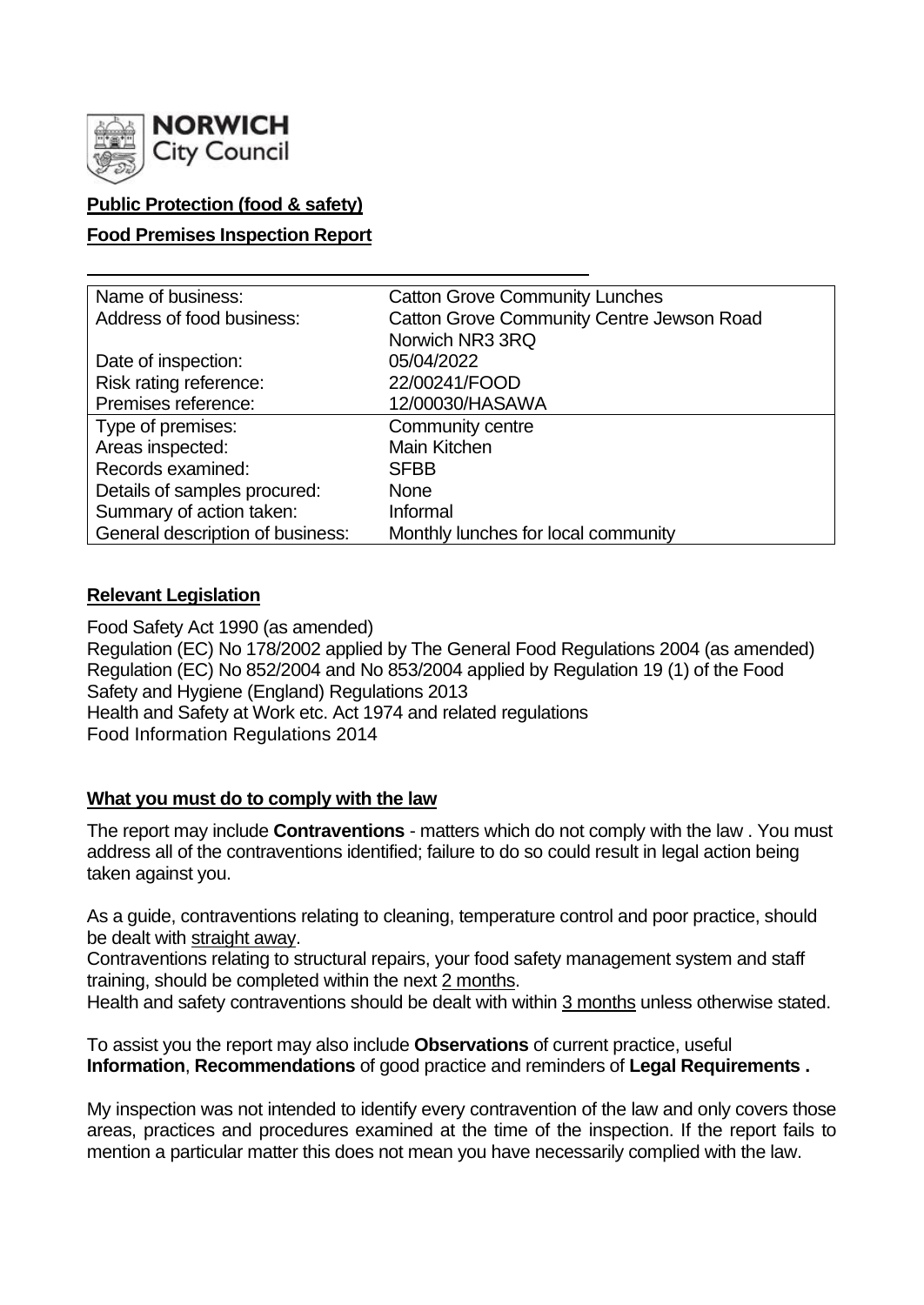# **FOOD SAFETY**

#### **How we calculate your Food Hygiene Rating:**

The food safety section has been divided into the three areas which you are scored against for the hygiene rating: 1. food hygiene and safety procedures, 2. structural requirements and 3. confidence in management/control procedures. Each section begins with a summary of what was observed and the score you have been given. Details of how these scores combine to produce your overall food hygiene rating are shown in the table.

| <b>Compliance Area</b>                     |          |    |           | <b>You Score</b> |               |    |           |    |                |
|--------------------------------------------|----------|----|-----------|------------------|---------------|----|-----------|----|----------------|
| Food Hygiene and Safety                    |          |    |           | 0                | 5             | 10 | 15        | 20 | 25             |
| <b>Structure and Cleaning</b>              |          |    |           | $\Omega$         | 5             | 10 | 15        | 20 | 25             |
| Confidence in management & control systems |          |    | $\Omega$  | 5                | 10            | 15 | 20        | 30 |                |
|                                            |          |    |           |                  |               |    |           |    |                |
| <b>Your Total score</b>                    | $0 - 15$ | 20 | $25 - 30$ |                  | $35 - 40$     |    | $45 - 50$ |    | > 50           |
| <b>Your Worst score</b>                    | 5        | 10 | 10        |                  | 15            |    | 20        |    | $\blacksquare$ |
|                                            |          |    |           |                  |               |    |           |    |                |
| <b>Your Rating is</b>                      | 5        | 4  |           | 3                | $\mathcal{P}$ |    |           |    | $\overline{0}$ |

Your Food Hygiene Rating is 5 - a very good standard



# **1. Food Hygiene and Safety**

Food Hygiene standards are excellent. You demonstrated full compliance with legal requirements. You have safe food handling practices and procedures and all the necessary control measures to prevent cross-contamination are in place. **(Score 0)**

#### Contamination risks

**Observation** I was pleased to see you were able to demonstrate effective controls to prevent cross-contamination

#### Personal Hygiene

**Contravention** The following are examples of poor personal hygiene or where it was made difficult for food handlers to maintain sufficiently high standards of personal cleanliness:

• food handlers wearing gloves but not changing them frequently enough. Ensure that gloves are changed between tasks, such as handling raw and ready-to-eat foods or equipment and to wash hands between changes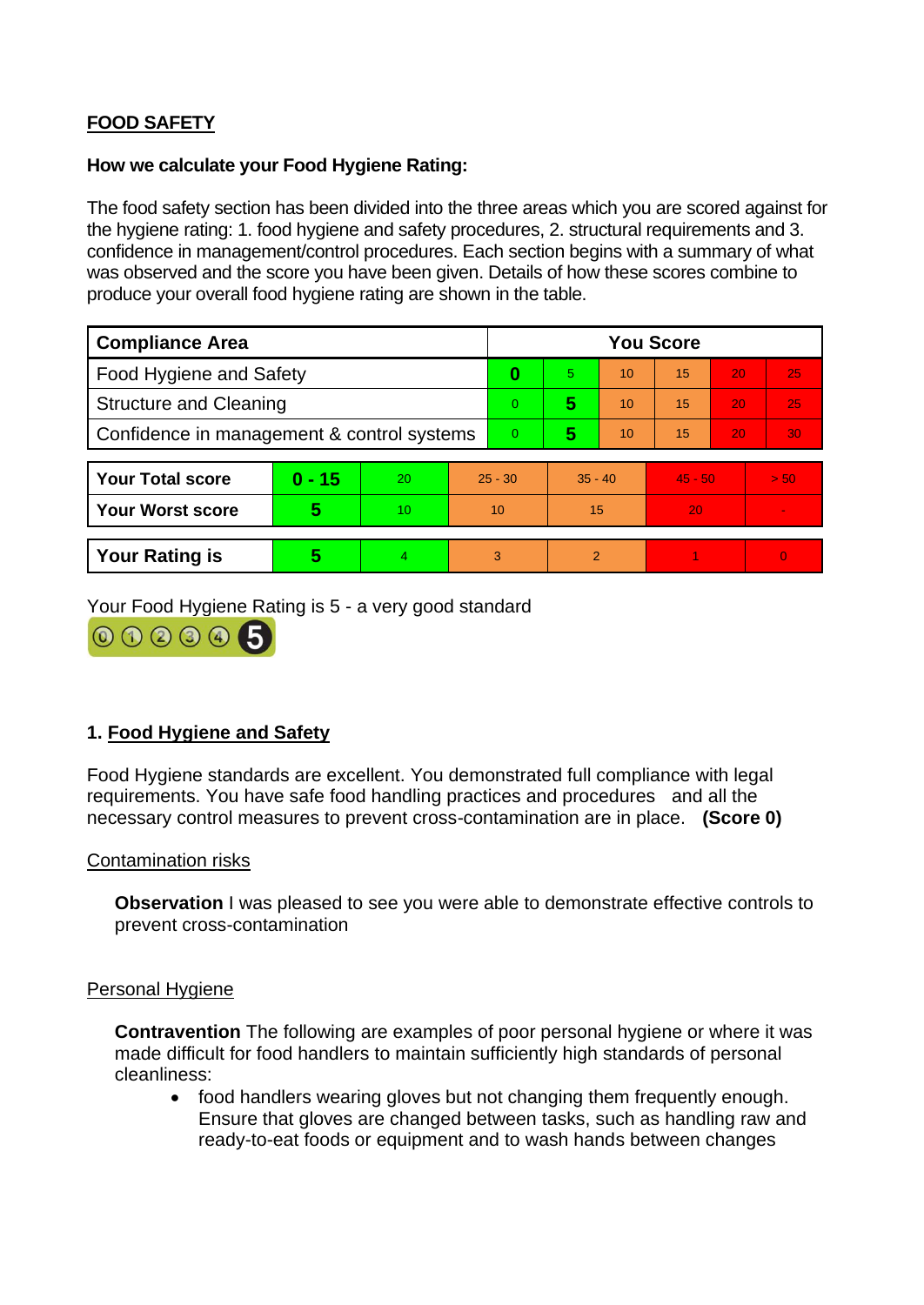#### Temperature Control

**Observation** I was pleased to see you were able to limit bacterial growth and/or survival by applying appropriate temperature controls at points critical to food safety and that you were monitoring temperatures.

## **2. Structure and Cleaning**

The structure facilities and standard of cleaning and maintenance are all of a good standard and only minor repairs and/or improvements are required. Pest control and waste disposal provisions are adequate. The minor contraventions require your attention. **(Score 5)**

## Cleaning of Structure

**Observation** The kitchen had been well maintained and the standard of cleaning was exceptionally high.

#### Cleaning of Equipment and Food Contact Surfaces

**Contravention** The following items are dirty and must be cleaned:

• fridge and freezer seals

**Observation** You had dedicated equipment for the preparation of raw and ready-to-eat foods.

#### Cleaning Chemicals / Materials / Equipment and Methods

**Observation** I was pleased to see that the premises was kept clean and that your cleaning materials, methods and equipment were able to minimise the spread of harmful bacteria between surfaces.

#### Facilities and Structural provision

**Observation** I was pleased to see the premises had been well maintained and that adequate facilities had been provided.

#### Pest Control

**Observation** I was pleased to see that the premises was proofed against the entry of pests and that pest control procedures were in place.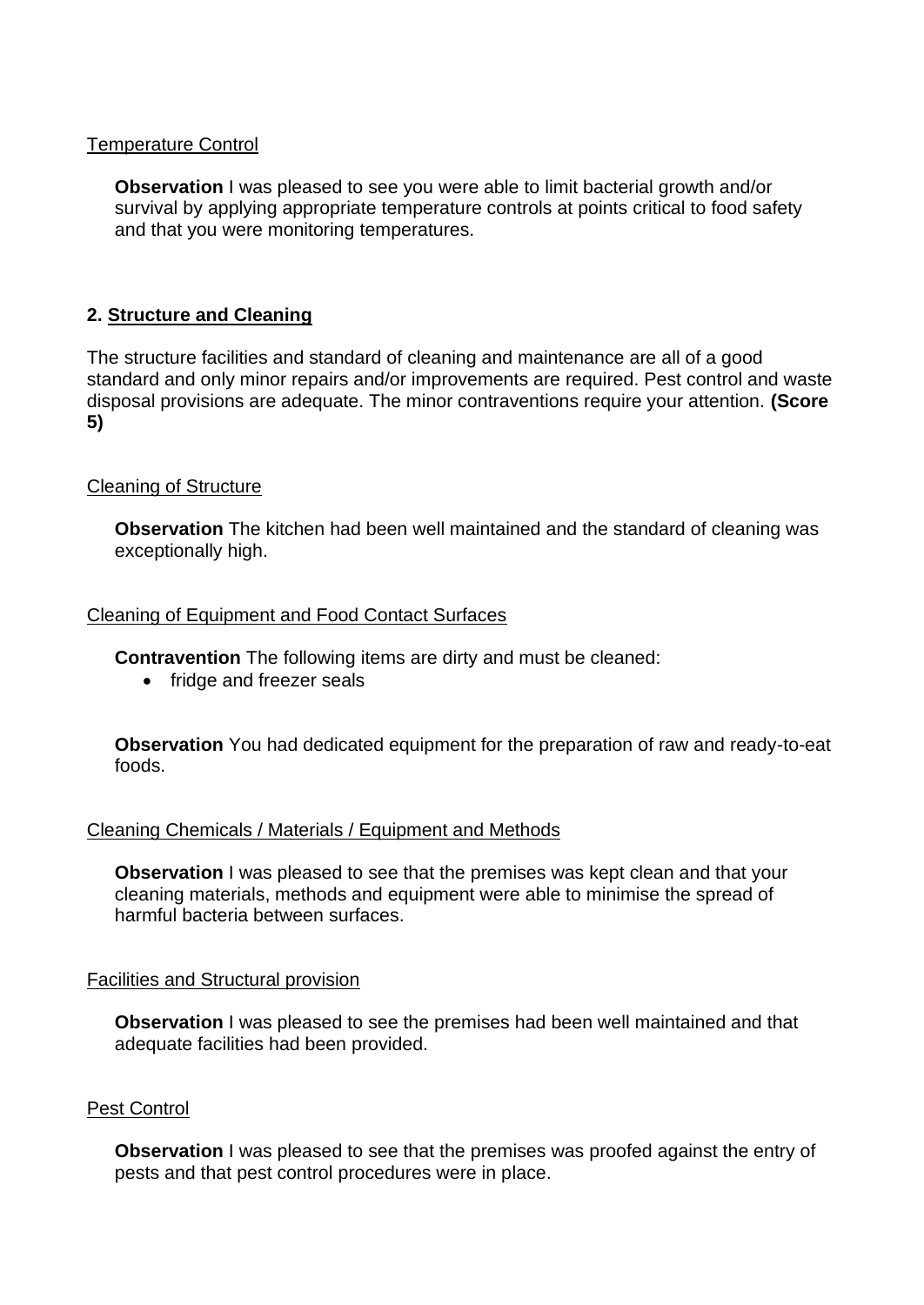## **3. Confidence in Management**

A food safety management system is in place and you demonstrate a very good standard of compliance with the law. You have a good track record. There are some minor contraventions which require your attention. **(Score 5)**

#### Type of Food Safety Management System Required

**Observation** Your SFBB/food safety management system was in place and working well. I was confident you had effective control over hazards to food.

**Observation** You had colour-coded equipment and effective separation between raw and ready-to-eat food at all stages in your operation.

**Observation** You were monitoring (and recording) the temperatures of your fridges and freezers as well as the temperature of cooked/hot-held food and could demonstrate effective systems for controlling bacterial growth and survival.

# Food Hazard Identification and Control

**Recommendation** I recommend you update your pack regarding the chilling section, as food is bought on the day it's needed

#### **Traceability**

**Observation** Your records were such that food could easily be traced back to its supplier.

#### Waste Food and other Refuse

**Observation** You had measures in place to dispose of waste food appropriately and were employing the services of an approved waste contractor.

#### **Training**

**Observation** I was pleased to see that food handlers had been trained to an appropriate level and evidence of their training was made available.

Infection Control / Sickness / Exclusion Policy